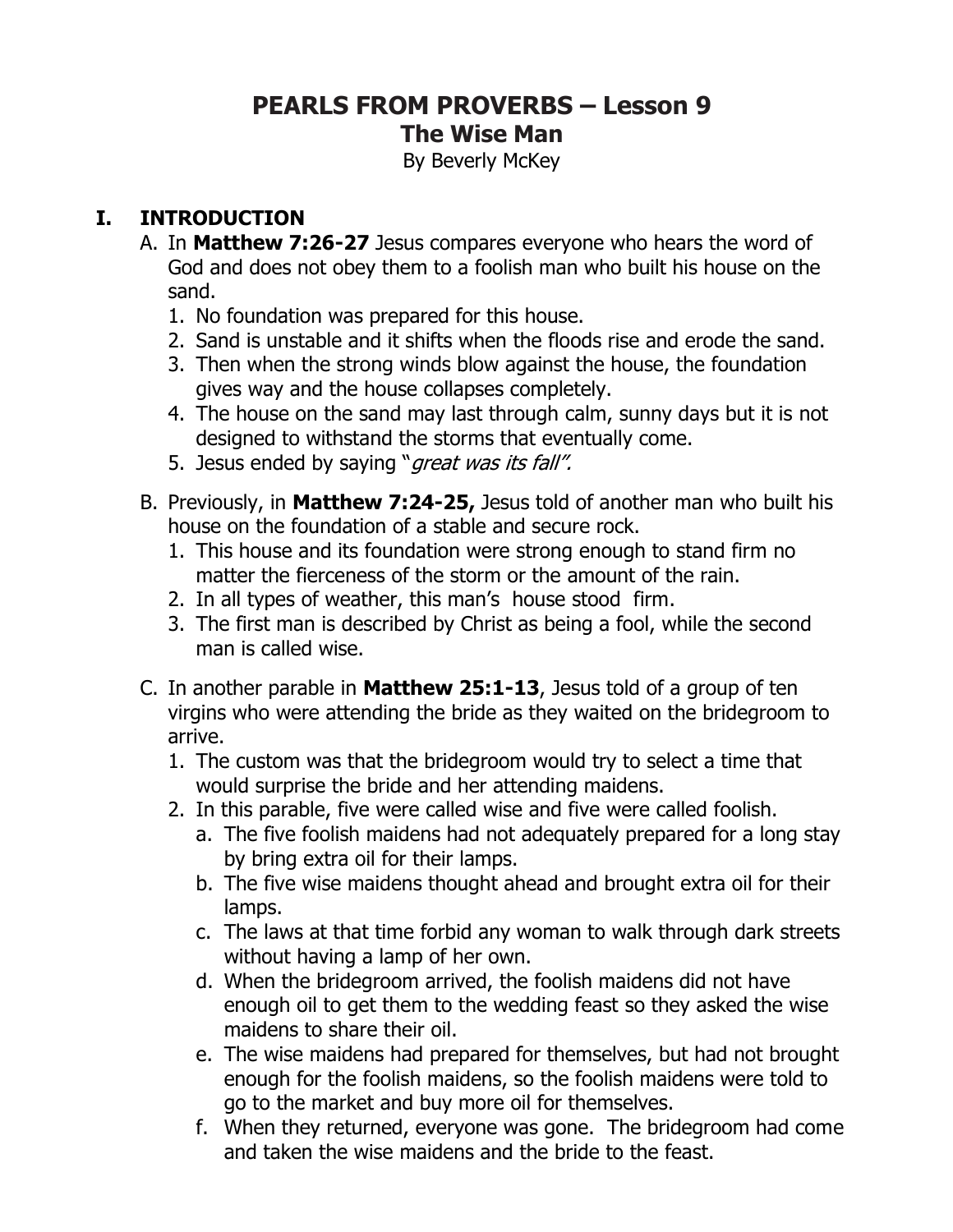- h. In these two comparative parables, Jesus divides all people into two categories: the wise and the foolish.
- 3. Other designations could be given to these groups, and the same conclusions would be drawn.
	- a. For example, in **Psalm 1**, all men are classified as either righteous or wicked.
		- 1) The righteous described in **Vs. 1-3**, are much like the wise man who builds his house on the rock.
			- a) Does not walk in the counsel of the ungodly **Vs. 1**
			- b) Does not stand in the path of sinners **Vs. 1**
			- c) Does not sit in the seat of the scornful **Vs. 1**
			- d) Delights in the law of the Lord **Vs. 2**
			- e) Meditates day and night upon the law of the Lord **Vs. 2**
			- f) He will be fruitful like a tree planted by a river **Vs. 3**
			- g) Whatever he does prospers **Vs. 3**
		- 2) The wicked are described in **Vs. 1:4-6,** much like the foolish man who builds his house on the sand.
			- h) Like the chaff which the wind drives away **Vs. 4**
			- i) Shall not stand in the judgment **Vs. 5**
			- j) Shall not stand in the congregation of the righteous **Vs. 5**
			- k) The way of the ungodly shall perish. **Vs. 6**
- 4. For another example, consider the judgment scene of **Matt. 25:31-46**.
	- a. Here Jesus uses the parable of the Master dividing the "sheep and the goats" as an example of the good and the evil.
	- b. In these passages, all men are classified as either blessed (**Vs. 34**) or cursed (**Vs. 41**).
	- c. The difference in these two groups is very similar to the difference between the wise and foolish virgins; one group used their time leading up to judgment to prepare for eternity, but the other did not.
	- d. Consequently, all men today are divided into two categories.
		- 1) If we are wise, then we will be righteous and spiritually blessed.
		- 2) However, if we are foolish, then we will be wicked and spiritually cursed.
- **II.** Man's search for wisdom began all the way back in the Garden of Eden.
	- B. When Eve ate of the restricted fruit, she did so because it the serpent promised it would "make one wise" **Gen. 3:6**.
		- 3. The reason that men seek wisdom is because there are benefits associated with being wise; these benefits are noted in the Proverbs written by Solomon, the wisest man who ever lived.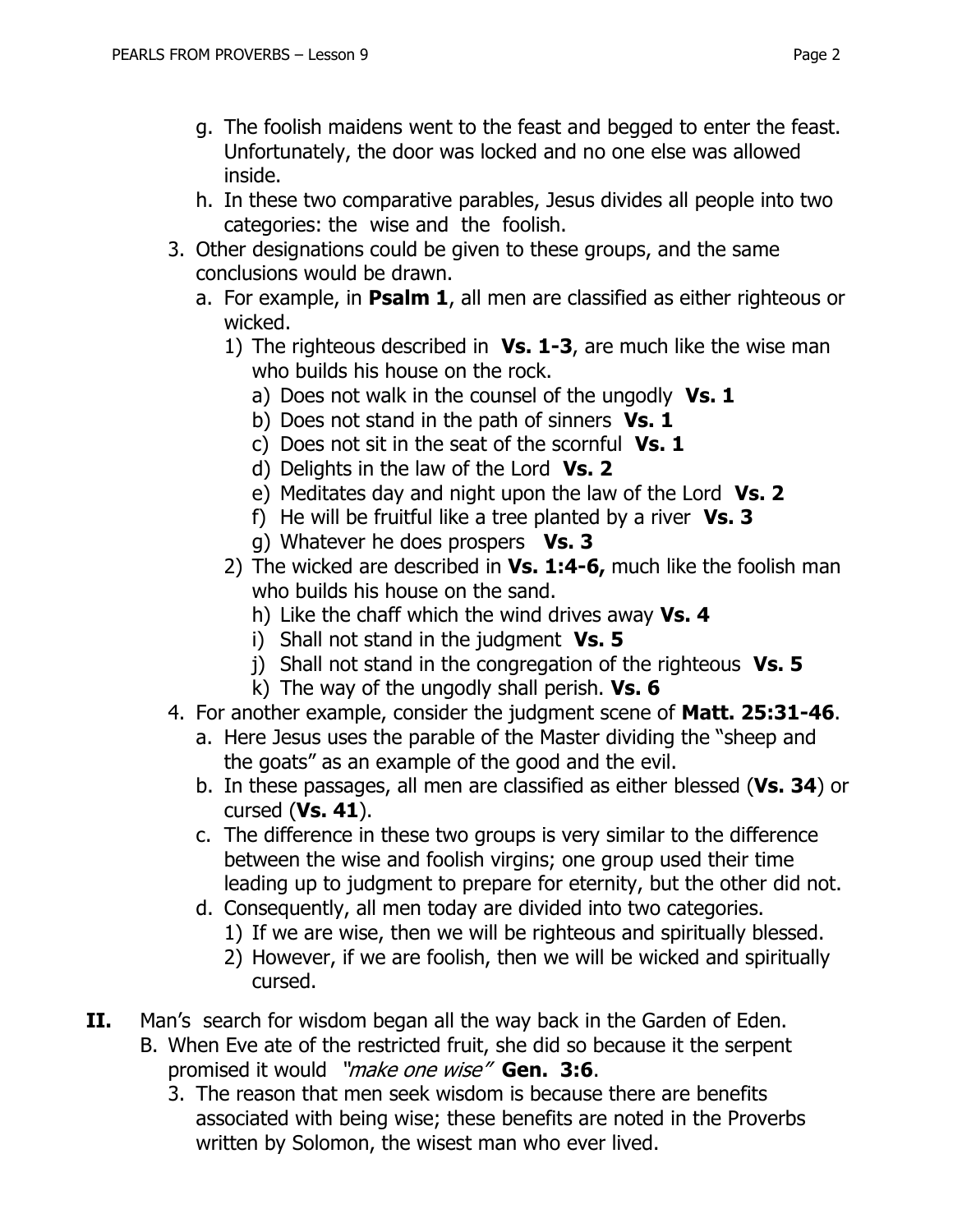- a. **Proverbs 24:5**  "A wise man is strong, yes, a man of knowledge increases strength;"
- b. **Proverbs 21:22**  "A wise man scales the city of the mighty, and brings down the trusted stronghold."
- 4. Solomon used the word "wise" or "wisdom" many times in the Proverbs.
	- a. "Wise" is used sixty-six times in sixty-two verses.
	- b. "Wisdom" is used fifty-four times in fifty-three verses.
	- c. That is a total of one-hundred-twenty times in only thirty-one chapters.
	- d. With so many verses devoted to the wise man or wisdom, it is deserving of our time to study this subject.
- 5. Before we enter into our discussion of the wise man, as a foundation, let's consider that being wise involves two things:
	- a. First, being wise is a choice.
		- 1) Solomon was wise because he chose to be.
		- 2) God presented Solomon with the equivalent to a blank check when He told Solomon, "Ask! What I shall give you?" **2 Chron. 1:7**.
		- 3) Consider the magnitude of this opportunity.
			- a) The all powerful God would have no limitations to what He could give Solomon.
			- b) There would be no financial, material, or geographic restrictions that would be considered too difficult for God.
			- c) When Solomon made his request, it was surprising that he did not ask for material wealth, power to subdue his enemies or long life.
			- d) In this once-in-a-lifetime chance, Solomon chose wisdom: **2 Chronicles 1:9-10** – "Now, O LORD God, let Your promise to David my father be established, for You have made me king over a people like the dust of the earth in multitude. <sup>10</sup> Now give me wisdom and knowledge, that I may go out and come in before this people; for who can judge this great people of Yours?"
		- 4) The choices we have to make may not be wisdom over riches, but rather it may be the choice for heavenly wisdom over earthly wisdom.
			- a) James tells us the difference between earthly wisdom and heavenly wisdom:
			- b) **James 3:13-17**  $^{\text{M3}}$  Who is wise and understanding among you? Let him show by good conduct that his works are done in the meekness of wisdom. <sup>14</sup> But <u>if you have bitter envy and self-</u> seeking in your hearts, do not boast and lie against the truth.  $^\mathrm{15}$  This wisdom does not descend from above, but is earthly, sensual, **demonic**. 16 For where envy and self-seeking exist, confusion and every evil thing are there. <sup>17</sup> But the wisdom that is from above is first pure, then peaceable, gentle, willing to yield, full of mercy and good fruits, without partiality and without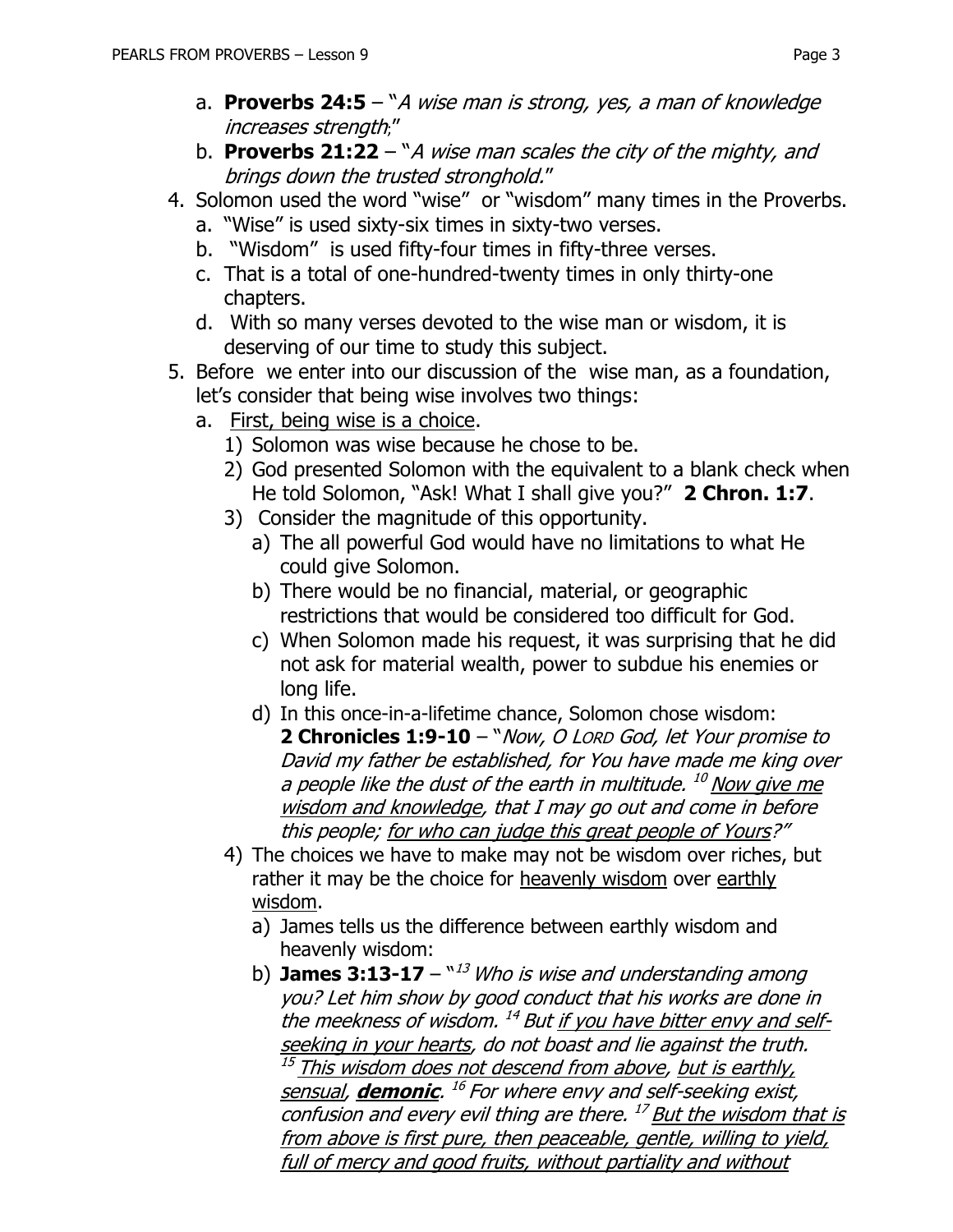- b. Second, wisdom is a chore.
	- 1) Despite Solomon's request for wisdom and despite God's granting that request, Solomon did not always act wisely.
		- a) Why not? Because making wise decisions requires work.
		- b) According to **Proverbs 13:16**, "*Every prudent man acts with* knowledge, but a fool lays open his folly."
		- c) There is a distinct difference between knowledge and wisdom.
			- i A wise man not only has knowledge, but he uses that knowledge in the decisions that he makes.
			- ii In fact, the wise man works diligently toward having knowledge in the first place.
	- 2) Again, Solomon stated, **Proverbs 14:15**  "The simple believes every word, but the prudent considers well his steps."
		- a) Here, Solomon compares the one who believes everything he hears and the one who looks intently on what he hears and investigates it to see if it is true.
		- b) The Bereans were called "noble" because they "*searched the* Scriptures daily" to make sure what they heard was true. **Acts 17:11**
		- c) They did not just take someone's word for it: they explored for themselves.
		- d) The wise person will do that today as well.

#### **III. LET'S CONSIDER SOME ASPECTS OF A WISE PERSON AS DESCRIBED BY SOLOMON.**

- B. The Wise Person's Fortune Many attain great wealth because of their earthly or business wisdom.
	- 1. According to Solomon, "The crown of the wise is their riches." **Proverbs 14:24**
	- 2. It is true. There are financial benefits of being knowledgeable and using wisdom in the business world.
		- a. This fortune can be gained by the godly or the ungodly.
		- b. In **Psalm 73**, Asaph wrote a lengthy discourse telling why he almost stumbled when he "*envied the prosperity of the wicked."*
		- c. Jeremiah's generation also questioned the financial successes of the wicked: **Jeremiah 12:1** – "*Righteous are You, O LORD, when I plead* with You; yet let me talk with You about Your judgments. Why does the way of the wicked prosper? Why are those happy who deal so treacherously?"
		- d. Although they may lack spiritual wisdom and understanding, many people are wise in the ways of the world.
		- e. It is this wisdom that promotes them to great worldly status.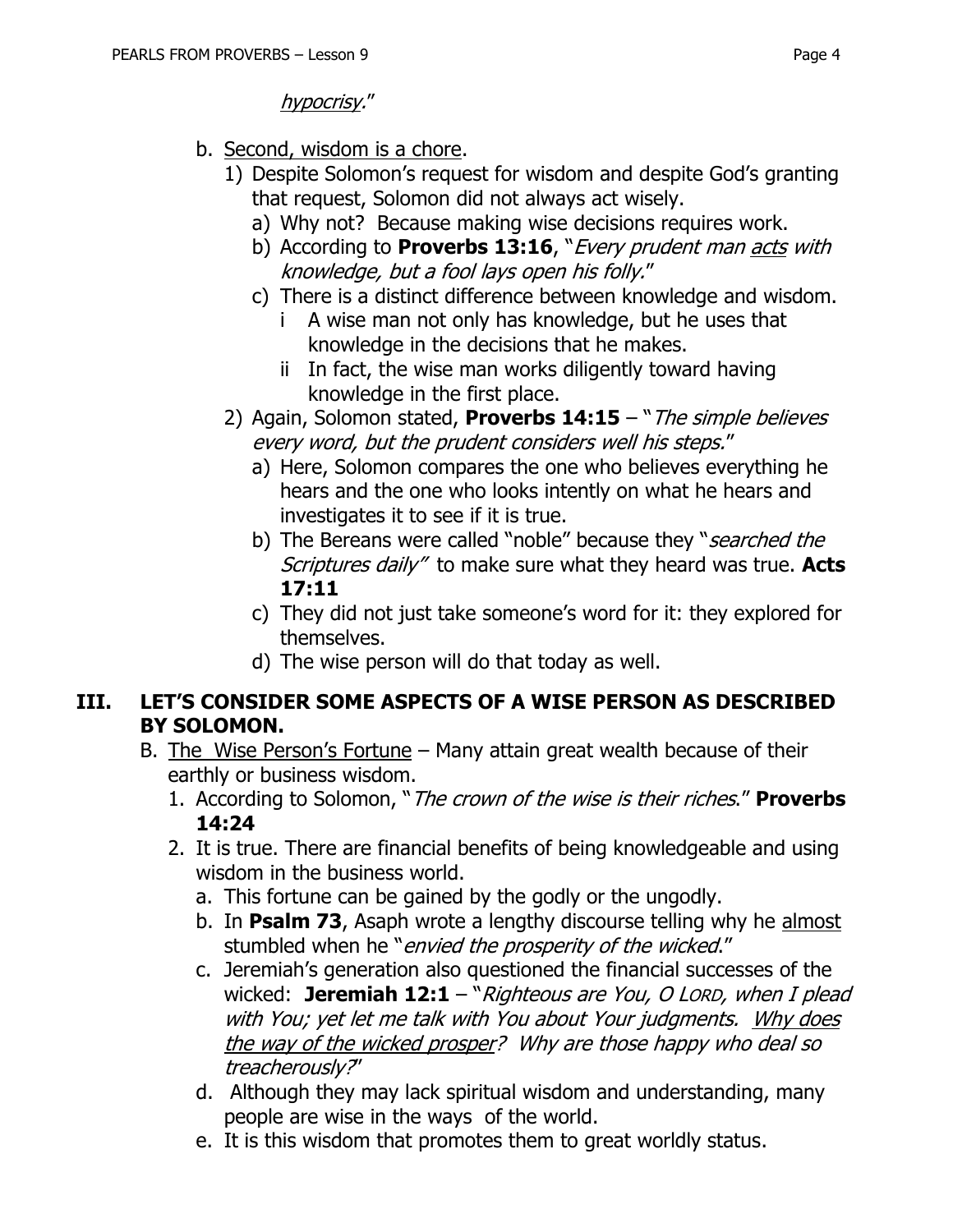**Proverbs 14:35** – "The king's favor is toward a wise servant, but his wrath is against him who causes shame."

- 3. The honest use of worldly wisdom in financial affairs is not condemned in Scripture.
	- a. However, those who rely on earthly wisdom are first to take credit for their prosperity.
	- b. When financial gain is the only goal, honesty is often sacrificed and the ends justify the means.
- 4. Jesus told a parable involving the dishonest use of worldly wisdom to make financial gain. **Luke 16:1-11**
	- a. The parable of the unjust steward tells the story of a man who cheated his master (employer).
	- b. This steward was certainly not a spiritual man, since he wasted his master's goods.
	- c. He understood the risk he was taking and that there would be consequences when his master caught him.
		- 1) Before his master arrived to examine is accounts, this steward began to approach those who owed his master.
			- a) He found out how much they owed and then he reduce their debt, giving them a great bargain.
			- b) In doing so, he made friends of those in debt to his master.
			- c) When his master fired him, he would be able to go to the ones he had helped to get a new job.
			- d) Even though he made new friends through dishonesty and deceitfulness, his master commended him and even called him "wise" for having the foresight and craftiness to plan and carry out such a scheme to ensure his future. **Luke 16:8**
		- 2) The application is made in a later verse:
			- a) **Luke 16:11** "Therefore if you have not been faithful in the unrighteous mammon, who will commit to your trust the true riches? "
			- b) **I Corinthians 3:19**  "For the wisdom of this world is foolishness with God."
- C. The Wise Person's True Riches: The spiritual "wisdom" we seek is what the world calls foolishness.
	- 1. **I Corinthians 1:22-23**  " 22 For Jews request a sign, and Greeks seek after wisdom; <sup>23</sup> but <u>we preach Christ crucified</u>, to the Jews a stumbling block and to the Greeks foolishness, <sup>24</sup> but to those who are called, both Jews and Greeks, Christ the power of God and the wisdom of God. "
	- 2. We must remember that all blessings, physical and spiritual, come from the Father of Lights (**James 1:17**)
		- a. We are merely managers and stewards of those blessings.
		- b. **1 Corinthians 4:2** "Moreover it is required in stewards that one be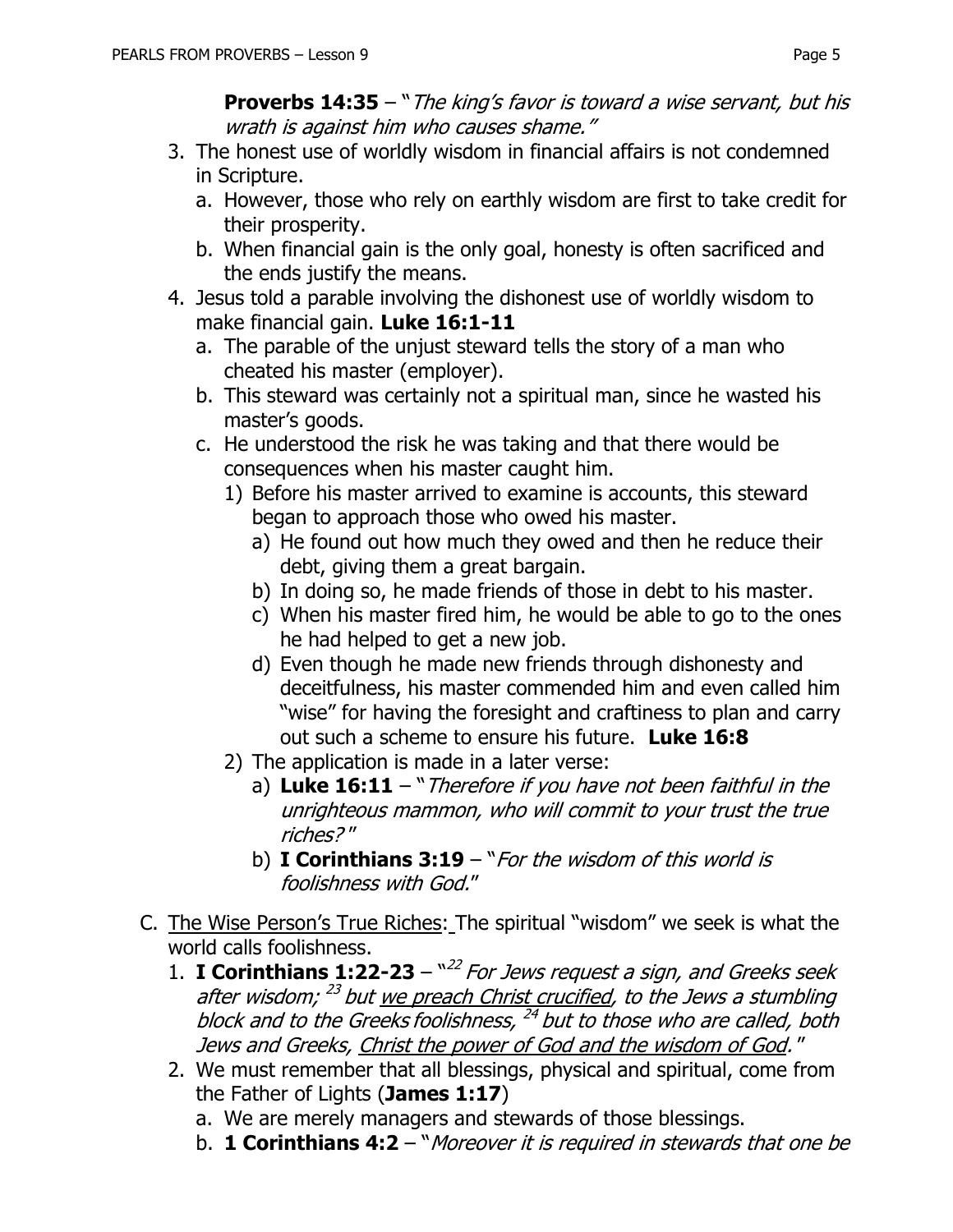found faithful."

- c. **Luke 16:10** "He who is faithful in what is least is faithful also in much; and he who is unjust in what is least is unjust also in much."
- d. **Luke 16:11** "Therefore if you have not been faithful in the unrighteous mammon, who will commit to your trust the true riches?"
- 3. Whether great or small, the evidence of a spiritually wise person is the way he uses earthly riches.
	- a. Those who are spiritually wise will also have a crown:
	- b. **Proverbs 14:18** "The simple inherit folly: but the prudent (wise) are crowned with knowledge."
- 4. Just as an earthly wise person will use riches to produce more riches, so will a spiritually wise person use knowledge to produce more knowledge.
	- a. Solomon writes, "*Give instruction to a wise man, and he will be still* wiser; teach a just man, and he will increase in learning."
	- b. A wise person will realize that there is no stopping point in spiritual growth.
	- c. There is a song in our song books entitled "I Love To Tell The Story."
		- 1) The last verse of this song opens with these words: "*I love to tell* the story, for those who know it best seem hungering and thirsting to hear it like the rest."
		- 2) The wise person will polish the crown of knowledge with continual study and meditation.
		- 3) Near the close of his life, Paul still wanted the opportunity to study the Scriptures by calling for the parchments. **2 Tim.4:13**
		- 4) Perhaps Solomon said it plainest: "A wise man will hear and increase learning, and a man of understanding will attain wise counsel." **Proverbs 1:5**
- D. Let us also consider that there is more to a crown of knowledge than just studying and reading God's Word.
	- 1. Wearing a crown of knowledge indicates living what we know to be truth.
		- a. James forever linked the wise to faithful activity by asking and answering this inspired question:

**James 3:13** –  $^{\text{N13}}$  Who is wise and understanding among you? Let him show by good conduct that his works are done in the meekness of wisdom."

- b. The wise man will receive instruction, even if it is in the form of reproof:
	- 1) **Proverbs 9:8** "Do not correct a scoffer, lest he hate you; Rebuke a wise man, and he will love you."
	- 2) **Proverbs 15:31**  "The ear that hears the rebukes of life will abide among the wise."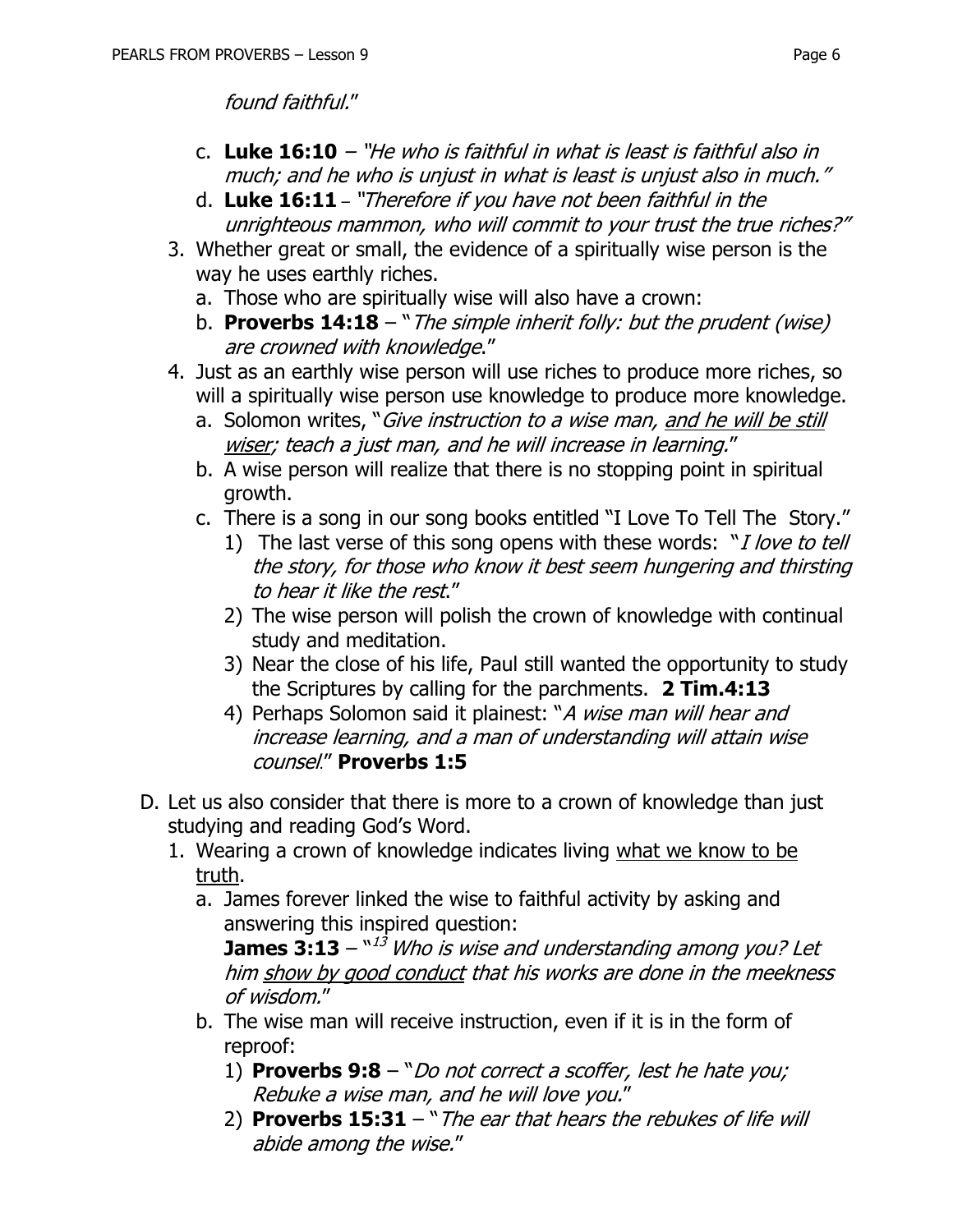- c. The wise will also use knowledge to their benefit.
	- 1) The wise person will take into account what he knows about sin, death, and judgment whenever any decision must be made.
	- 2) Solomon makes reference to this on more than one occasion in the book of Proverbs.
		- a) **Proverbs 14:16**  "A wise man fears and departs from evil, but a fool rages and is self-confident."
		- b) **Proverbs 27:12** "A prudent man foresees evil and hides himself; the simple pass on and are punished."
		- c) The passage from **Psalm 1:1-6** which we began this study with was written by Solomon's father, King David, made this observation:

**Psalm 1:3** – "*Blessed is the man who walks not in the counsel* of the ungodly, nor stands in the path of sinners, nor sits in the seat of the scornful; <sup>2</sup> But his delight is in the law of the Lorp, and <u>in His law he meditates day and night</u>. <sup>3</sup> He shall be like a tree planted by the rivers of water, that brings forth its fruit in its season, whose leaf also shall not wither; and whatever he does shall prosper."

- 3) The New Testament continues this teaching as well:
	- a) **Ephesians 5:11**  "...have no fellowship with the unfruitful works of darkness, but rather expose them*.*"
	- b) **I Thessalonians 5:22**  "Abstain from every form of evil."

#### **IV. WE CAN TELL MANY THINGS ABOUT A PERSON BY HIS FEATURES**

- A. The Lips Oftentimes wisdom is found to be lacking because of things that a man says.
	- 1. **Proverbs 26:28**  "A lying tongue hates those who are crushed by it, and a flattering mouth works ruin."
	- 2. **Proverbs 12:18** "There is one who speaks like the piercings of a sword, but the tongue of the wise promotes health."
		- a. The foolishness of speech can include gossip, cursing, swearing, lying, slander and obscene jokes.
		- b. Beware of one who always talks and never listens: **Proverbs 19:19 – "**In the multitude of words sin is not lacking, but he who restrains his lips is wise.**"**
		- c. In **Matthew 26:59-64** Jesus knew that sometimes it is wiser to remain silent and sometimes you must speak up.
			- 1) "<sup>59</sup> Now the chief priests, the elders, and all the council sought false testimony against Jesus to put Him to death, <sup>60</sup> but found none. Even though many false witnesses came forward, they found none. But at last two false witnesses came forward <sup>61</sup> and said, "This fellow said, <u>'I</u> am able to destroy the temple of God and to build it in three <u>days</u>."<sup>62</sup> And the high priest arose and said to Him, "Do You answer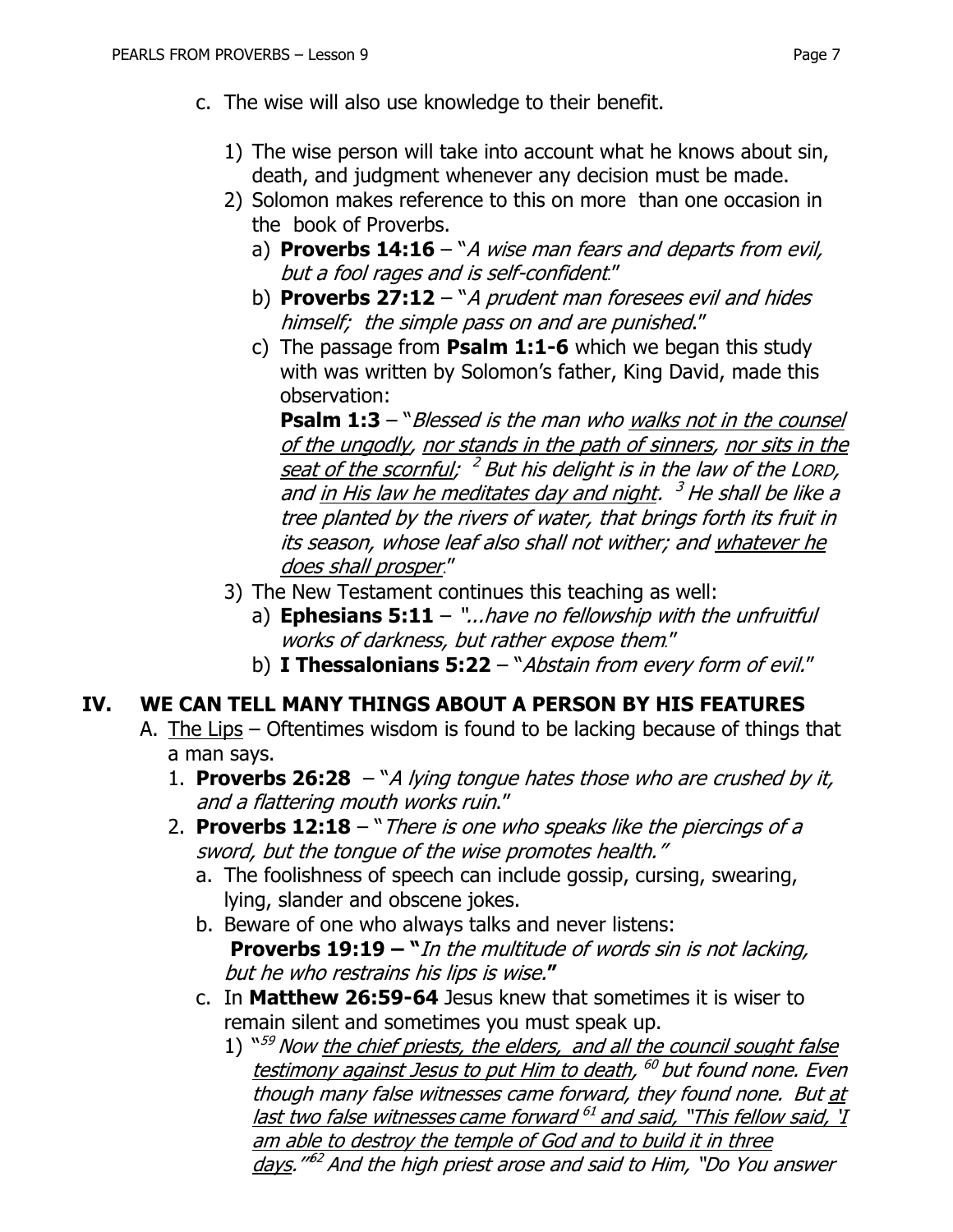nothing? What is it these men testify against You?" <sup>63</sup> **But Jesus kept silent**. And the high priest answered and said to Him, "I put You under oath by the living God: Tell us if You are the Christ, the Son of God!" 64 **Jesus said to him, "It is as you said**. "

- 2) Jesus knew that there was no use answering the charges of witnesses that were lying.
- 3) However, when He was plainly asked, under oath, whether He was the Son of God, He answered truthfully.
- 3. Numerous proverbs teach that a wise person uses speech for good to:
	- a. Spread knowledge
		- 1) **Proverbs 15:2** "The tongue of the wise uses knowledge rightly..."
		- 2) **Proverbs 15:7** "The lips of the wise disperse knowledge..."
	- b. Turn away wrath
		- 1) **Proverbs 15:1** –"A soft answer turns away wrath..."
		- 2) **Proverbs 29:8** –"...wise men turn away wrath."
	- c. Preserve life
		- 1) **Proverbs 13:3**  "He who guards his mouth **preserve**s his life..."
		- 2) **Proverbs 14:3** -- "...the lips of the wise will **preserve** them."
	- d. Convert souls or guard his own soul
		- a) **Proverbs 11:30** "The fruit of the righteous is a tree of life, and he who wins souls is wise."
		- b) **Proverbs 21:23**  "Whoever guards his mouth and tongue keeps his soul from troubles."
	- e. Spread good will
		- 1) **Proverbs 15:23**  "A man has joy by the answer of his mouth, and a word spoken in due season, how good it is! "
		- 2) **Proverbs 16:24** "Pleasant words are like a honeycomb, Sweetness to the soul and health to the bones."
		- 3) **Colossians 4:6**  The New Testament reiterates this same teaching  $-$  "Let your speech always be with grace, seasoned with salt, that you may know how you ought to answer each one."
- B. The Heart the heart of a person is revealed in attitudes and actions
	- 1. **Proverbs 16:23**  "The heart of the wise teaches his mouth, and adds learning to his lips."
	- 2. **Matthew 12:34b-35** "For out of the abundance of the heart the mouth speaks. <sup>35</sup> A <u>good man out of the good treasure of his heart brings</u> forth good things, and an evil man out of the evil treasure brings forth evil things."
	- 3. The wise will daily seek to keep his heart pure by study and application of God's word.
		- a. Moses gave this instruction to the Israelites: **Deut. 32:46**  "Set your hearts on all the words which I testify among you today, which you shall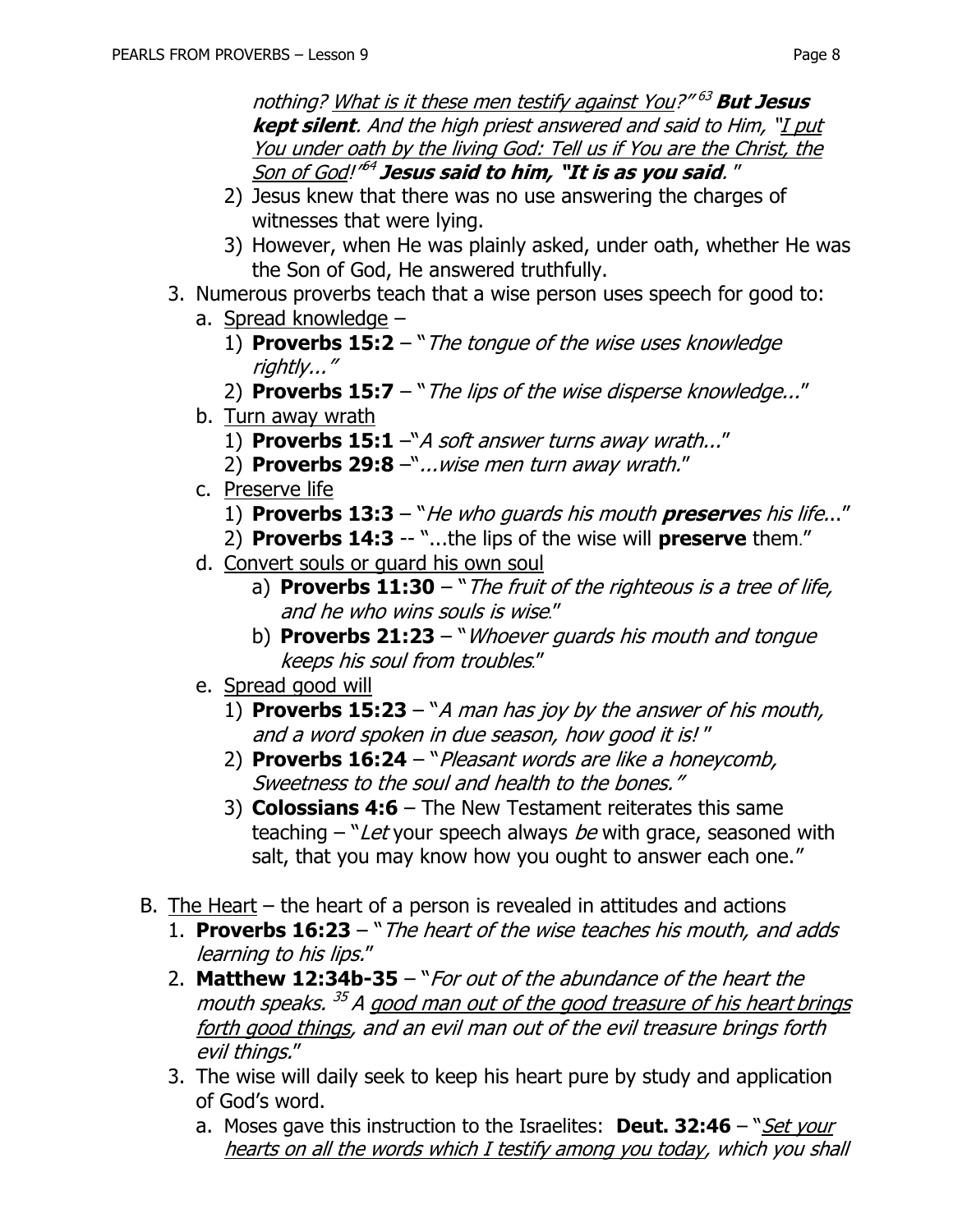command your children to be careful to observe—**all** the words of this law."

- 1) We should develop the same attitude as David:
	- a) **Psalm 51:10** "Create in me a clean heart, O God, and renew a steadfast spirit within me."
	- b) **Psalm 119:11** "Your word I have hidden in my heart, that I might not sin against You."
	- c) **Psalm 119:133**  "Direct my steps by your word, and let no iniquity have dominion over me."
- C. The Feet  $-$  One can identify the wise person and the foolish person by the direction their feet take them.
	- 1. Although Proverbs does not mention the feet of a wise man, the direction in which they carry the wise man is described.
		- a. **Proverbs 15:21** "Folly is joy to him who is destitute of discernment, but a man of understanding walks uprightly."
		- b. **Proverbs 10:9**  "He who walks with integrity walks securely, but he who perverts his ways will become known."
		- c. Perhaps the wise walks uprightly and with integrity because his feet are grounded in the fear of the Lord:
			- 1) **Proverbs 14:2**  "He who walks in his uprightness fears the LORD, but he who is perverse in his ways despises Him."
			- 2) The wise will influence others to walk the same path: **Proverbs 13:20** – "He who walks with wise men will be wise, but the companion of fools will be destroyed."

## **V. THE WISE PERSON'S FUTURE**

- A. Most people in this world are concerned about their physical future.
	- 1. Providing for our own and ensuring that our families are supplied with their future needs are godly principles that we should heed.
	- 2. However, many who are interested in their physical future never take thought for their spiritual future.
	- 3. Those who are not concerned about their spiritual futures are noted as being fools.
		- a. Jesus told a story about a foolish farmer planned far ahead for his physical future. **Luke 12:13-21**
		- b. However, he gave no thought to his spiritual future.
		- c. **Vs. 20 -** Because of his greed for physical wealth, God said to him, " "Fool! This night your soul will be required of you; then whose will those things be which you have provided?'"
		- d. Jesus then concluded by saying, "So is he who lays up treasure for himself, and is not rich toward God."
- B. For the wise man, thoughts about the future are both encouraging and filled with hope.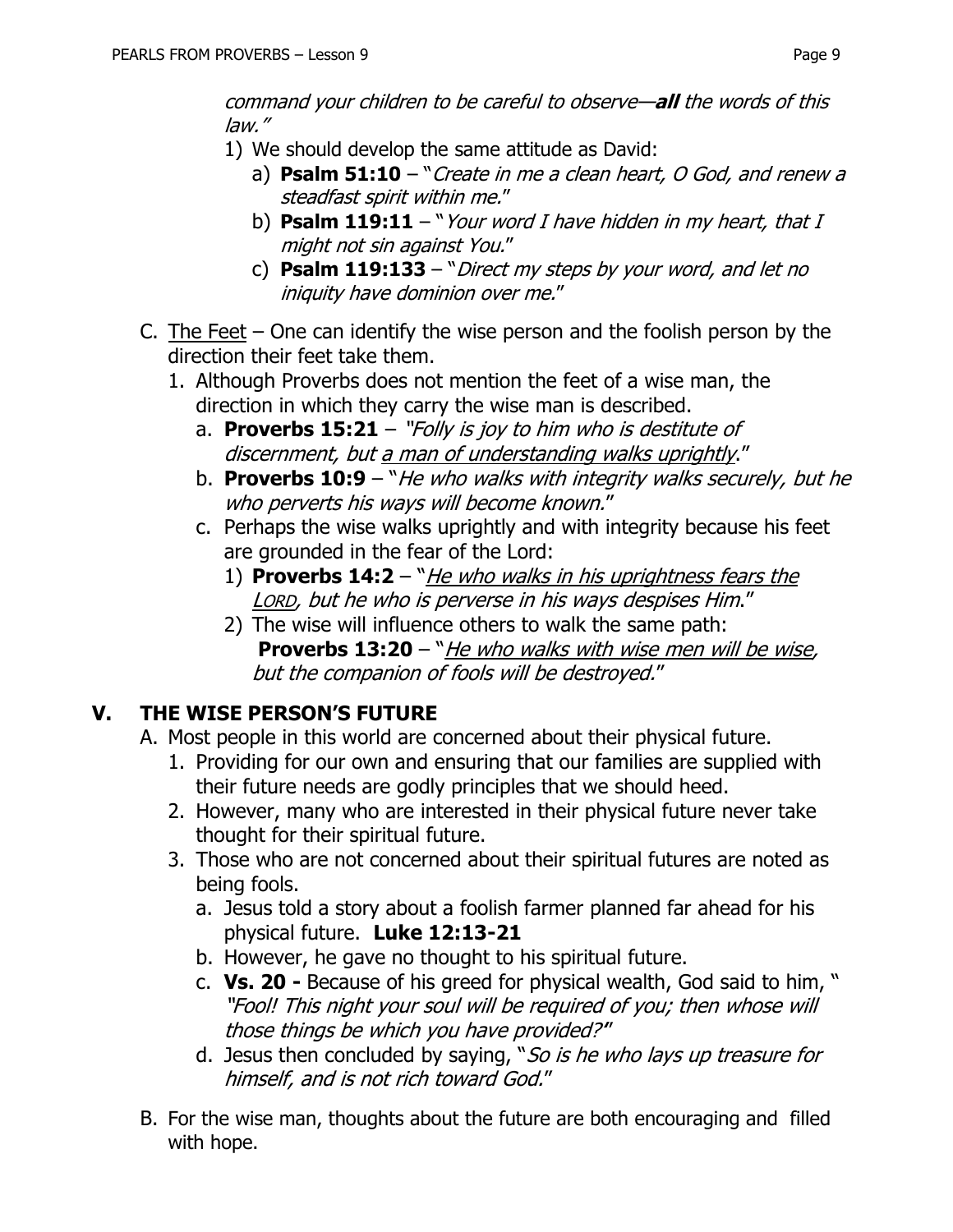- 1. Solomon believed that as well.
	- a. **Proverbs 16:20** "He who heeds the word wisely will find good, and whoever trusts in the LORD, happy is he"
	- b. **Proverbs 12:8**  "A man will be commended according to his wisdom."
- 2. The world values the accolades of their fellow man. Awards are given for many worldly activities.
	- a. Oscars for movies
	- b. Grammies for music
	- c. Super Bowl winners
	- d. Master's Golf Champions
	- e. You name it and there is an award for it.
- 3. While Christians may receive commendations from many because of their wisdom, their faithfulness and their admirable lifestyle, this is NOT their goal.
- 4. The wise Christian is commended by others who look at life correctly.
	- a. The New Testament provides many examples of commendation and appreciation being given to many Christians who were great servants of the church.
	- b. **Romans 16:1**  "I commend to you Phoebe our sister, who is a servant of the church in Cenchrea."
	- c. **I Corinthians 4:17**  "For this reason I have sent Timothy to you, who is my beloved and faithful son in the Lord,"
	- d. **3 John** was written to an elder of the church named Gaius. **Vs. 1 Vs. 5-6** – `*`` Beloved, you do faithfully whatever you do for the brethren* and for strangers, <sup>6</sup> who have borne witness of your love before the church."
- 5. While we want to live the kind of life that will be seen as admirable by others, the commendation we seek will occur on the Day of Judgment.
	- a. To the wise man, that day will be a day of spiritual victory.
	- b. No earthly award can compare with the reward God has promised to those who are "faithful until death". **Revelation 2:10**
	- c. No sacrifice we might make in order to "keep ourselves unspotted from the world" (**James 1:27**) will even be remembered when we see the glory of heaven.
	- d. Every occasion of persecution or hardship in this life will be worth it all when we stand in the presence of God.

**Romans 8:18** – "For I consider that the sufferings of this present time are not worthy to be compared with the glory which shall be revealed in  $\overline{US}$ ."

- e. Solomon knew that this was the future the wise could expect: **Proverbs 15:24** – "*The way of life winds upward for the wise, that he* may turn away from hell below."
- 6. In anticipation of a future in eternity, we must increase our commitment to travel the narrow road that leads to eternal life.
	- a. Don't be lulled into complacency by Satan who wants the world to think